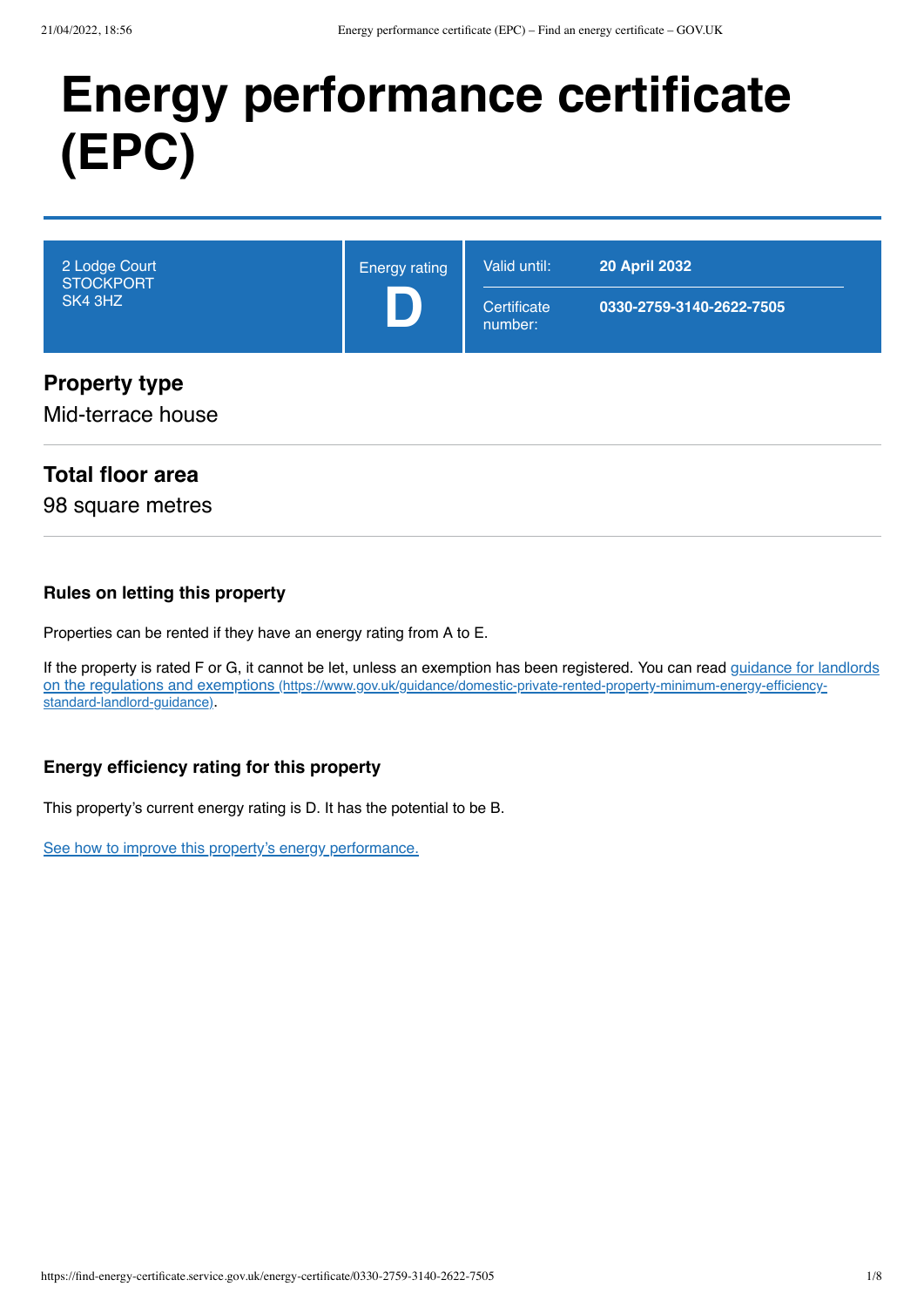| <b>Score</b> | <b>Energy rating</b> | <b>Current</b> | <b>Potential</b> |
|--------------|----------------------|----------------|------------------|
| $92 +$       | Ą                    |                |                  |
| 81-91        | В                    |                | 86  <br>B        |
| 69-80        | $\mathbf C$          |                |                  |
| 55-68        | D                    | 66  <br>D      |                  |
| 39-54        | Е                    |                |                  |
| $21 - 38$    | F                    |                |                  |
| $1 - 20$     |                      |                |                  |

The graph shows this property's current and potential energy efficiency.

Properties are given a rating from A (most efficient) to G (least efficient).

Properties are also given a score. The higher the number the lower your fuel bills are likely to be.

For properties in England and Wales:

- the average energy rating is D
- the average energy score is 60

#### **Breakdown of property's energy performance**

This section shows the energy performance for features of this property. The assessment does not consider the condition of a feature and how well it is working.

Each feature is assessed as one of the following:

- very good (most efficient)
- good
- average
- poor
- very poor (least efficient)

When the description says "assumed", it means that the feature could not be inspected and an assumption has been made based on the property's age and type.

| <b>Feature</b> | <b>Description</b>            | <b>Rating</b> |
|----------------|-------------------------------|---------------|
| Wall           | Cavity wall, filled cavity    | Average       |
| Roof           | Flat, no insulation (assumed) | Very poor     |
| Window         | Fully double glazed           | Good          |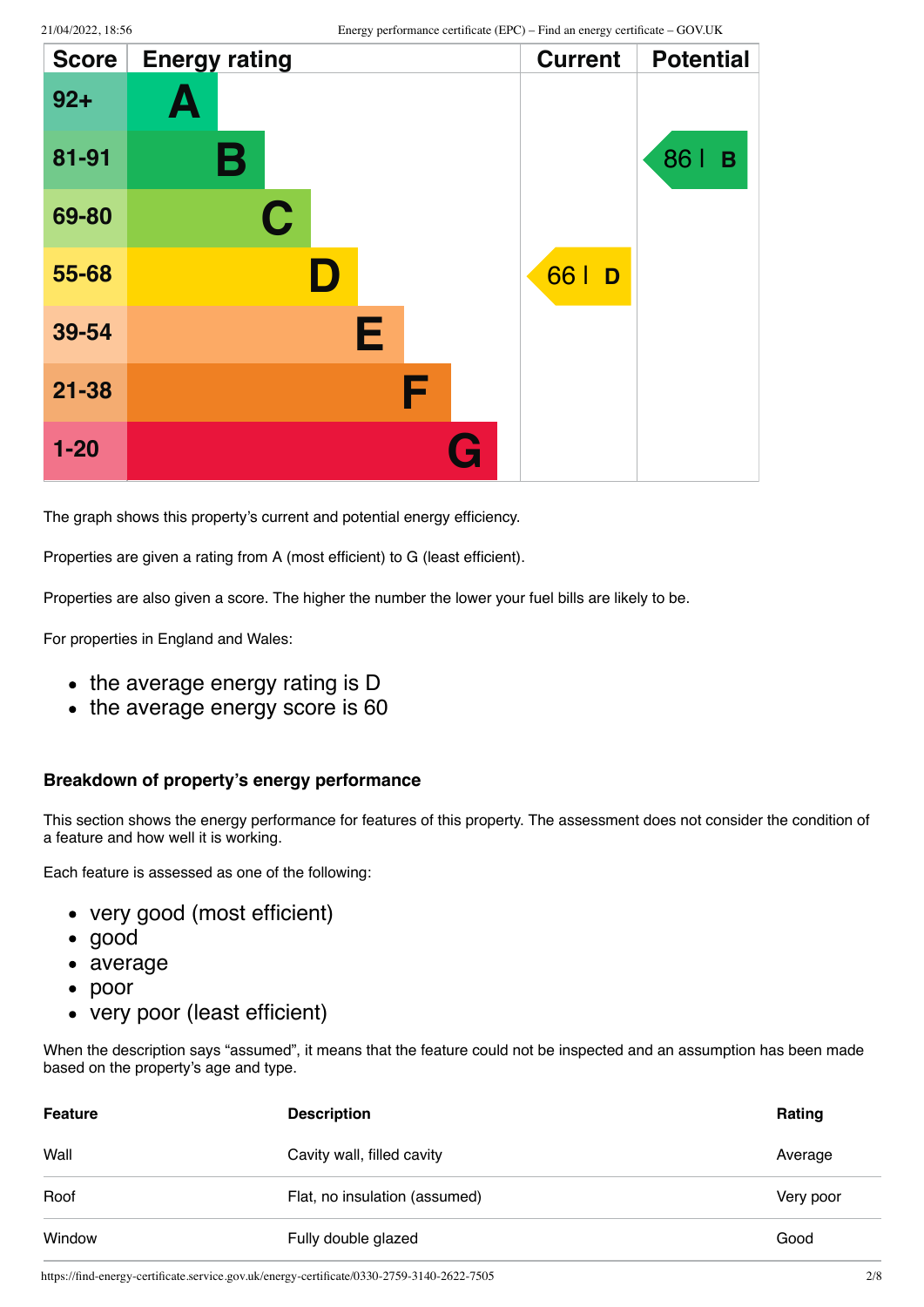21/04/2022, 18:56 Energy performance certificate (EPC) – Find an energy certificate – GOV.UK

| <b>Feature</b>       | <b>Description</b>                         | <b>Rating</b> |
|----------------------|--------------------------------------------|---------------|
| Main heating         | Boiler and radiators, mains gas            | Good          |
| Main heating control | Programmer, TRVs and bypass                | Average       |
| Hot water            | From main system                           | Good          |
| Lighting             | Low energy lighting in all fixed outlets   | Very good     |
| Floor                | Suspended, no insulation (assumed)         | N/A           |
| Floor                | To unheated space, no insulation (assumed) | N/A           |
| Secondary heating    | None                                       | N/A           |

# **Primary energy use**

The primary energy use for this property per year is 224 kilowatt hours per square metre (kWh/m2).

## What is primary energy use?

#### **Environmental impact of this property**

This property's current environmental impact rating is D. It has the potential to be B.

Properties are rated in a scale from A to G based on how much carbon dioxide (CO2) they produce.

Properties with an A rating produce less CO2 than G rated properties.

### **An average household produces**

### 6 tonnes of CO2

## **This property produces**

3.9 tonnes of CO2

## **This property's potential production**

1.6 tonnes of CO2

By making the [recommended changes](#page-3-0), you could reduce this property's CO2 emissions by 2.3 tonnes per year. This will help to protect the environment.

Environmental impact ratings are based on assumptions about average occupancy and energy use. They may not reflect how energy is consumed by the people living at the property.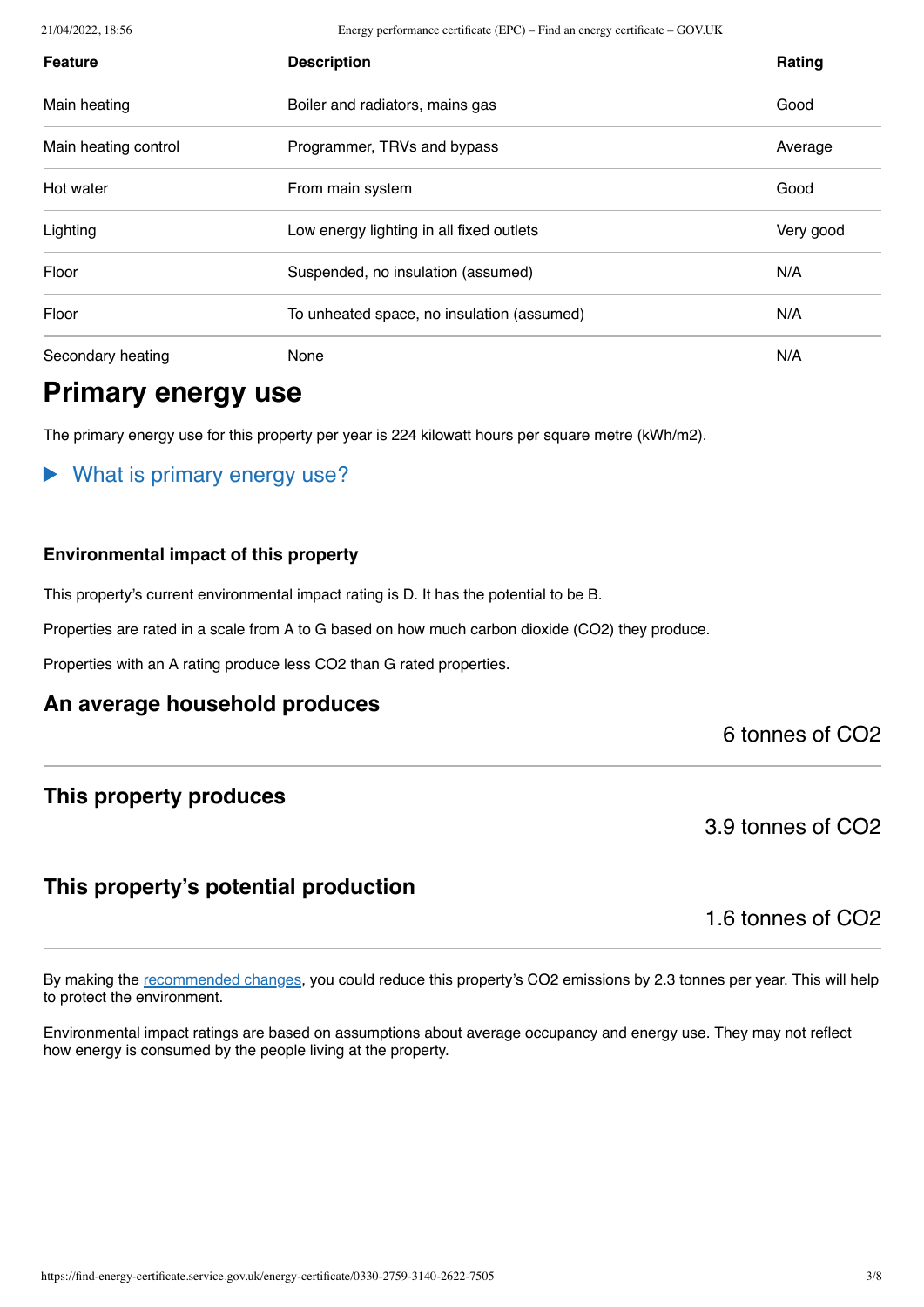#### <span id="page-3-0"></span>**How to improve this property's energy performance**

Making any of the recommended changes will improve this property's energy efficiency.

Potential energy rating **B** If you make all of the recommended changes, this will improve the property's energy rating and score from D (66) to B (86). **Recommendation 1: Flat roof or sloping ceiling insulation** Flat roof or sloping ceiling insulation **Typical installation cost** £850 - £1,500 **Typical yearly saving** £137 **Potential rating after carrying out recommendation 1** 72 | C What is an energy rating?

# **Recommendation 2: Floor insulation (suspended floor)**

Floor insulation (suspended floor)

**Typical installation cost**

£800 - £1,200

£56

75 | C

**Typical yearly saving**

**Potential rating after carrying out recommendations 1 and 2**

# **Recommendation 3: Heating controls (room thermostat)**

Heating controls (room thermostat)

### **Typical installation cost**

£350 - £450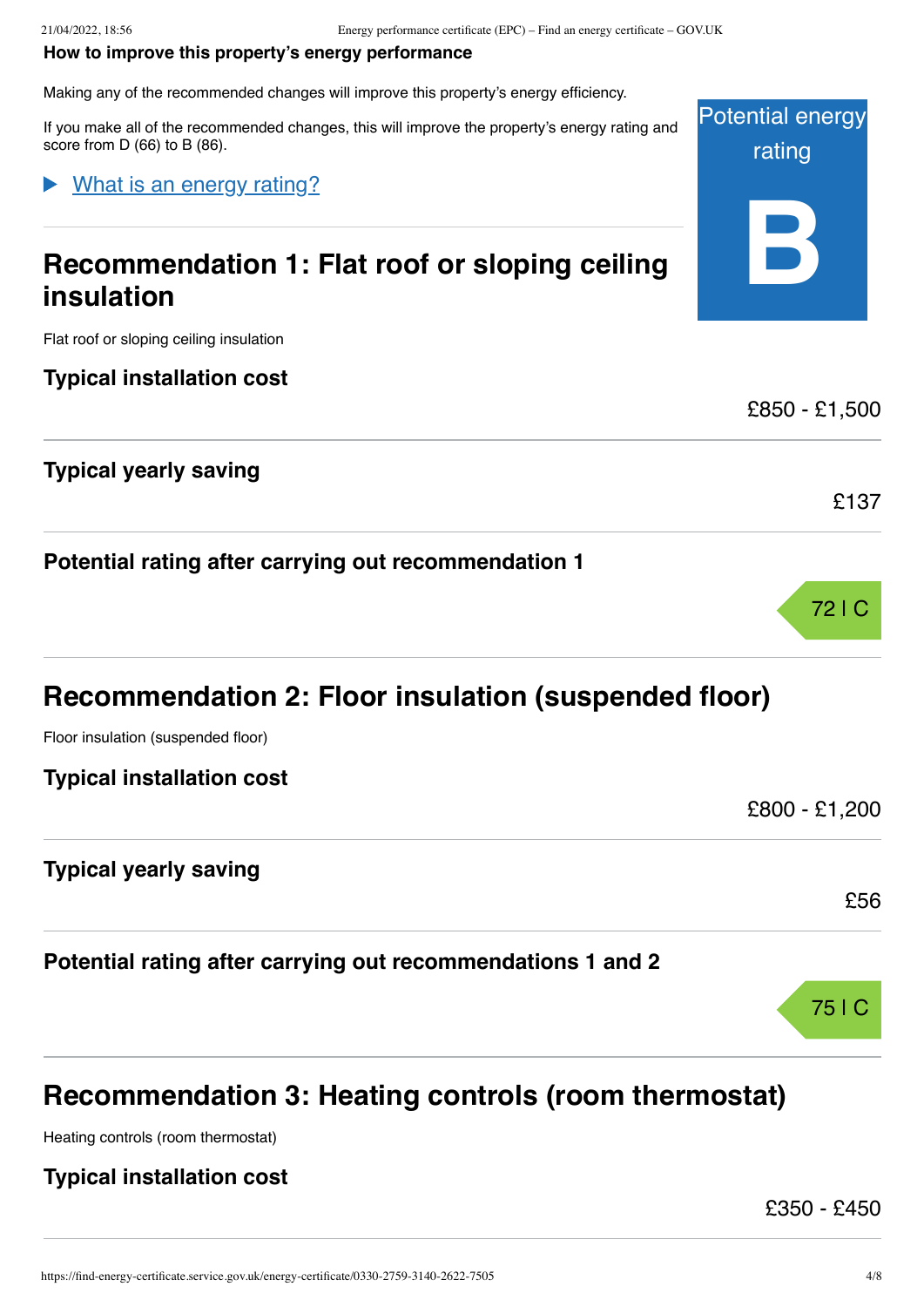| Potential rating after carrying out recommendations 1 to 3                                              |                 |
|---------------------------------------------------------------------------------------------------------|-----------------|
|                                                                                                         | 75   C          |
| <b>Recommendation 4: Solar water heating</b>                                                            |                 |
| Solar water heating                                                                                     |                 |
| <b>Typical installation cost</b>                                                                        |                 |
|                                                                                                         | £4,000 - £6,000 |
| <b>Typical yearly saving</b>                                                                            |                 |
|                                                                                                         | £24             |
| Potential rating after carrying out recommendations 1 to 4                                              |                 |
|                                                                                                         | 77   C          |
|                                                                                                         |                 |
| Recommendation 5: Solar photovoltaic panels, 2.5 kWp                                                    |                 |
| Solar photovoltaic panels                                                                               |                 |
| <b>Typical installation cost</b>                                                                        | £3,500 - £5,500 |
|                                                                                                         |                 |
| <b>Typical yearly saving</b>                                                                            | £319            |
|                                                                                                         |                 |
| Potential rating after carrying out recommendations 1 to 5                                              |                 |
|                                                                                                         | 86   B          |
| Paying for energy improvements                                                                          |                 |
| Find energy grants and ways to save energy in your home. (https://www.gov.uk/improve-energy-efficiency) |                 |
|                                                                                                         |                 |

## **Estimated energy use and potential savings**

## **Estimated yearly energy cost for this property**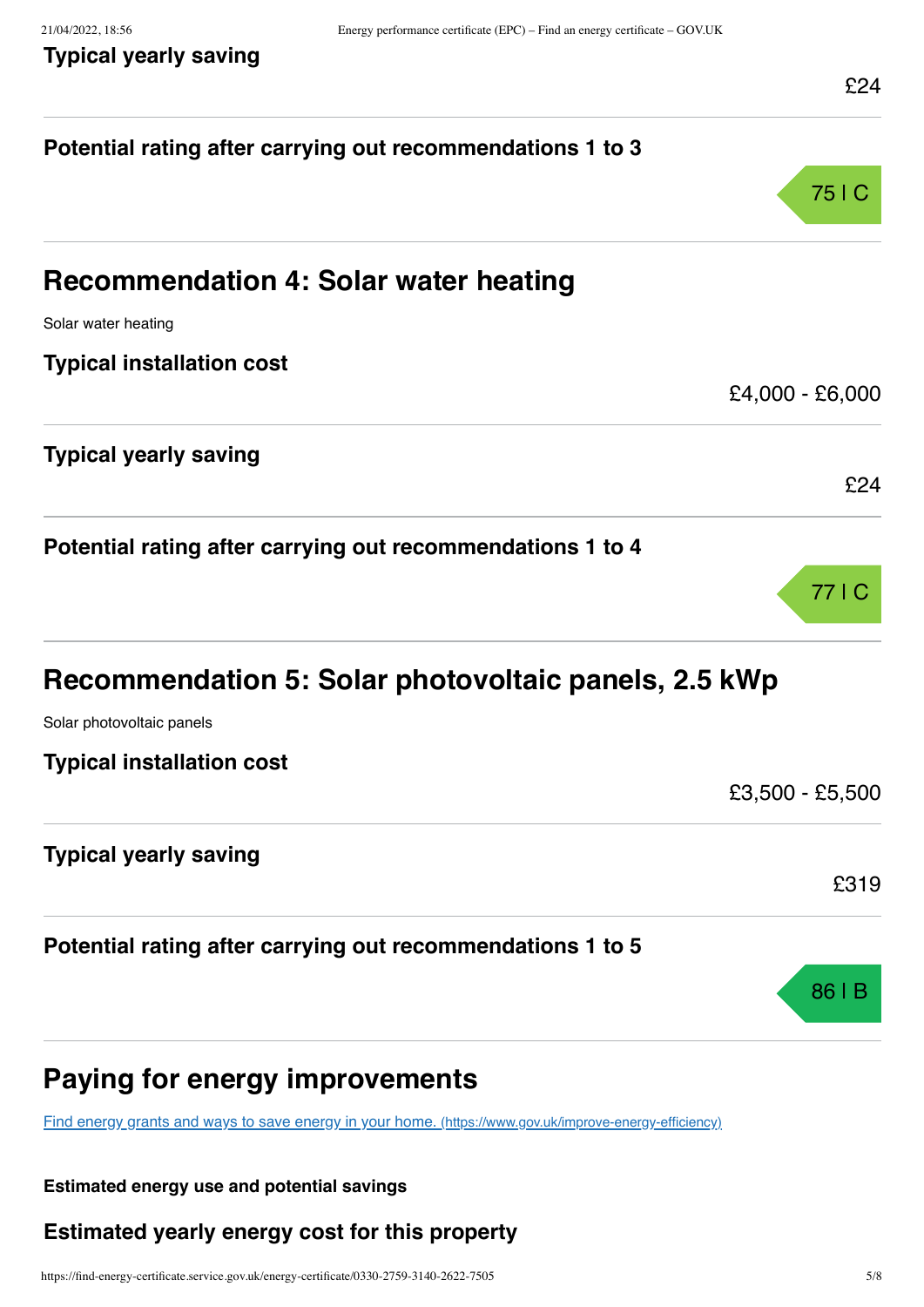## **Potential saving**

£242

The estimated cost shows how much the average household would spend in this property for heating, lighting and hot water. It is not based on how energy is used by the people living at the property.

The estimated saving is based on making all of the recommendations in [how to improve this property's energy performance.](#page-3-0)

For advice on how to reduce your energy bills visit Simple Energy Advice [\(https://www.simpleenergyadvice.org.uk/\)](https://www.simpleenergyadvice.org.uk/).

# **Heating use in this property**

Heating a property usually makes up the majority of energy costs.

## **Estimated energy used to heat this property**

#### **Space heating**

11845 kWh per year

### **Water heating**

#### 2233 kWh per year

### **Potential energy savings by installing insulation**

The assessor did not find any opportunities to save energy by installing insulation in this property.

#### **Contacting the assessor and accreditation scheme**

This EPC was created by a qualified energy assessor.

If you are unhappy about your property's energy assessment or certificate, you can complain to the assessor directly.

If you are still unhappy after contacting the assessor, you should contact the assessor's accreditation scheme.

Accreditation schemes are appointed by the government to ensure that assessors are qualified to carry out EPC assessments.

# **Assessor contact details**

#### **Assessor's name**

Catherine Johnson

#### **Telephone**

07747808125

### **Email**

[kate@propertysolutionsnorthwest.co.uk](mailto:kate@propertysolutionsnorthwest.co.uk)